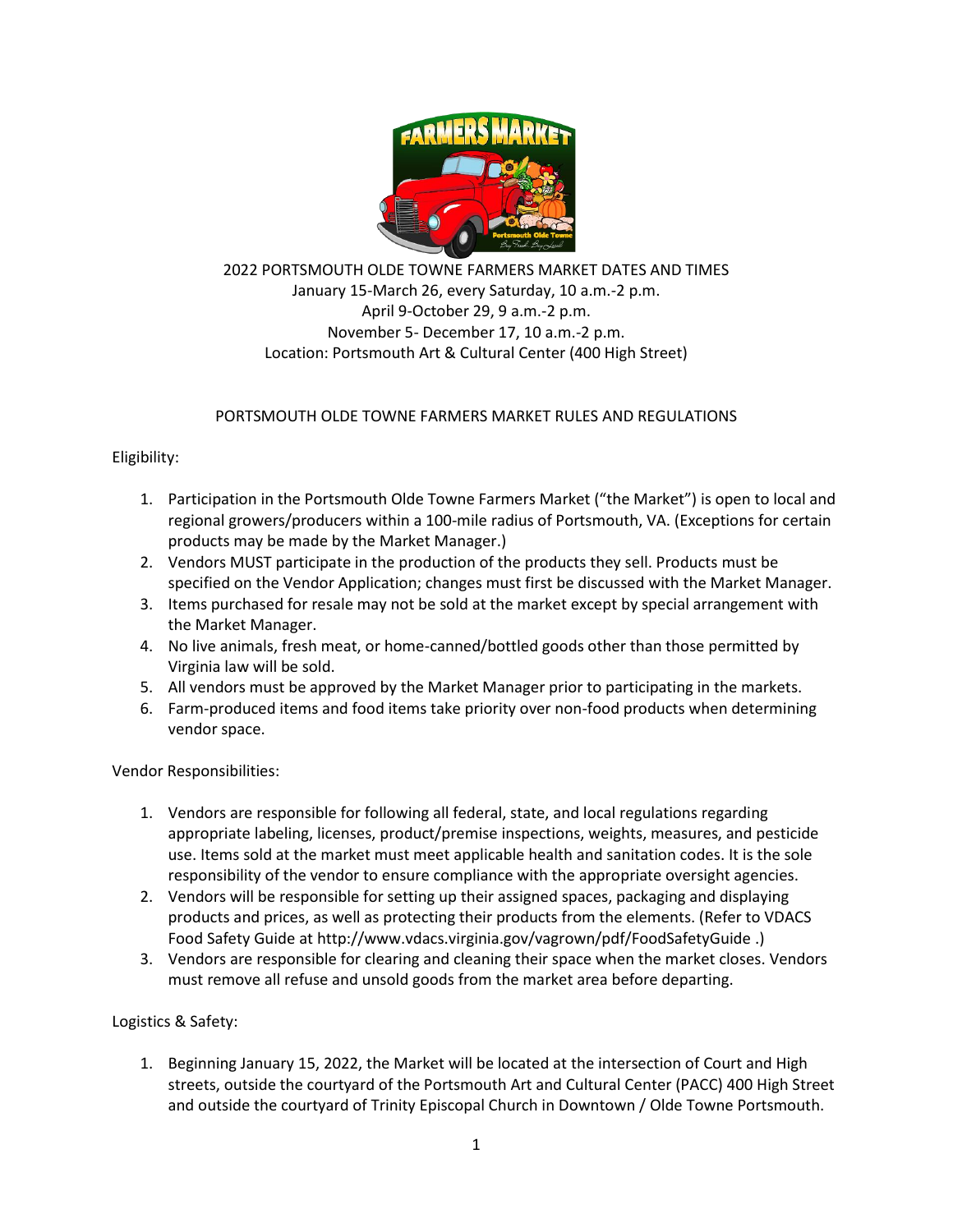- 2. Safety is paramount, and vendors are requested to immediately bring any hazards to the attention of the Market Manager.
- 3. Weather at the Market site will vary. Wind, sun, and rain are always a factor. Pop-up canopies (10'x10') or patio-style umbrellas are recommended for shelter.
- 4. For wind safety, a minimum of 25 pounds of weight per canopy leg is required unless that leg is securely fastened to the PACC fence, a vendor vehicle, a fixed signpost, or other anchor. Market staff will make final determinations regarding safety and will ask vendors to remove any unsafe configurations.
- 5. Soft canopy rear walls and side walls may be used during cold or inclement weather, but side walls must be fully transparent, or contain large clear windows. No more than three (3) side walls will be used. The side facing the public must remain open.
- 6. Portable heaters, if used, must be kept well clear of canopies, side walls, and combustible materials.
- 7. Larger canopies, tents, awnings, trailers and additional spaces can be negotiated with the market manager IN ADVANCE. Costs are based on space required; current minimum is \$20 for a 10x10 space or less. Extra charges will apply for additional space used.
- 8. Vendors may share space by advance agreement with the Market Manager.
- 9. Vendor space assignments are solely determined by the Market Manager, and assignments will be based on attendance, logistics, product mix across the market, space availability, and other factors at the discretion of the Market Manager.
- 10. Vendors who commit to participate every week will have their space placement standardized as much as possible; however, no "regular" or "reserved" placement is guaranteed.
- 11. Vendors may begin setting up two (2) hours before the opening time of the Market.
- 12. Vendors in vehicles should approach the Market from High Street when arriving to set up. Traffic on Court Street is ONE WAY (northbound only, away from High Street), vendors cannot drive against traffic unless a law enforcement officer is present and holding up traffic to allow wrong-way movement by that vendor vehicle.
- 13. Vendors assigned to the Court Street sidewalks north of High Street \*\**on the PACC fence side*\*\* should arrive NO LATER THAN 1 HOUR BEFORE the start of the Market, to allow for unloading, setup, and vehicle movement. Those vendor vehicles must then be moved to parking spaces outside of the area (Market staff can give directions).
- 14. Vendors assigned to the Court Street sidewalks north of High Street \*\**along the curb line*\*\* should arrive NO LATER THAN 40 MINUTES BEFORE the start of the market, and back their vehicles into the lanes / spaces provided, following the directions of the Market staff. Those vehicles may remain in place, but ignition keys must be readily available to move the vehicle in event of emergency.
- 15. All other vendors should arrive up to two hours before but NO LATER THAN 30 MINUTES before the market start time, to set up their sales areas as directed by the Market Manager or staff.
- 16. If a law enforcement officer is present, vendors assigned to other Market locations may use the bus stop, loading zones and other restricted areas at High & Court streets to BRIEFLY to unload their vehicles, but must unload as quickly as possible and then move their vehicles out of the restricted areas.
- 17. Vendors must be ready to sell by Market opening time as listed above (usually 9 a.m. or 10 a.m).
- 18. Vendors who "sell out" of product and depart early must avoid obstructing the sidewalks while removing their canopies, boxes, tables, etc.
- 19. The Market will normally close at 2 p.m., unless otherwise modified to accommodate City events or other special events. The Market Manager will communicate any schedule changes to vendors as far in advance as practicable.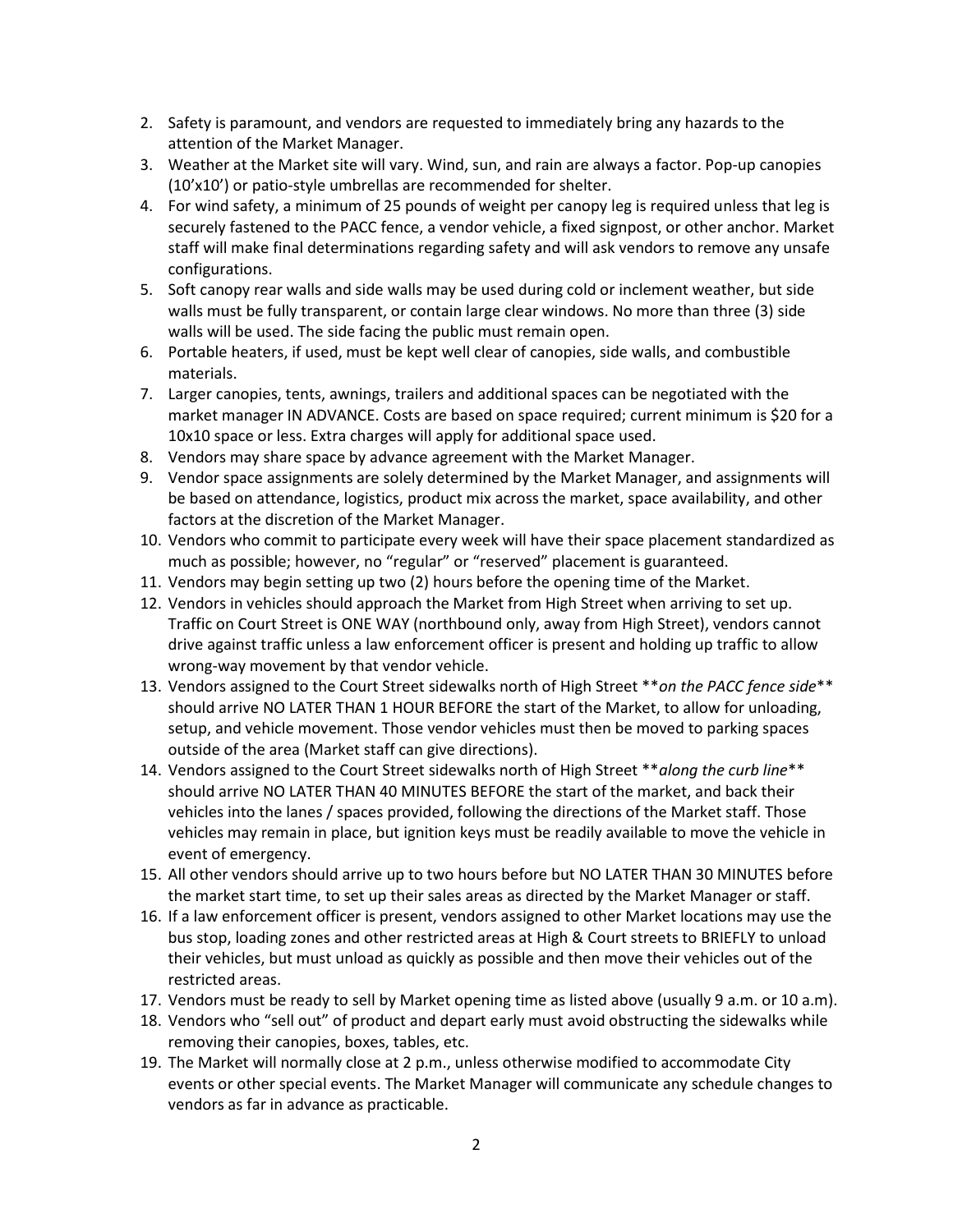- 20. All vendor equipment should be out of the roadway / off the sidewalks by no later than 3 p.m.
- 21. The Market is normally a "rain or shine" Saturday event. To reduce vendor product spoilage, the Market will not be canceled or postponed unless dangerous weather is predicted on Saturday. In the event of dangerous weather, a Sunday "rain date" is an option, and this will be communicated to the vendors as far in advance as possible.
- 22. Vendors must be courteous with Market staff and each other as a condition of their ongoing participation. Vendors must cooperate with the Market Manager and accept the Market Manager's authority & final responsibility to make decisions within the market.

#### Liability:

- 1. Many items sold at farmers markets are subject to USDA, Virginia Department of Agriculture and Consumer Services (VDACS), and/or Health Department regulations. Vendors must contact these agencies for inspection and approval.
- 2. All vendors will operate at their own risk and are liable for their own products. Neither the Olde Towne Business Association, the Portsmouth Olde Towne Farmers Market, nor the City of Portsmouth will be held liable for the products offered by vendors. Product liability insurance is the sole responsibility of the vendor.

### Financial Considerations:

- 1. Vendors will pay the Market Manager at each market (cash, card, or check) unless otherwise arranged with the Market Manager (e.g., monthly payments in advance).
- 2. Vendors must cancel their space by 5 p.m. on Wednesday of the week of the market to avoid fees. (Credit will be granted as appropriate for emergency situations.)
- 3. Sales tax is the responsibility of each grower/vendor. The market does not collect taxes.
- 4. Non-farm vendors must obtain a Virginia business license. Licenses are available from the Office of the Commissioner of the Revenue in City Hall at 801 Crawford Street, Front Lobby. (No zoning permit is required.)

## Application:

- 1. Please fill out the form on the next page and send it to the Market Manager via email or hard copy to the address below, and the Market Manager will confirm via email or phone call that your application has been approved.
- 2. If vendor space is full or your product duplicates something that is already being sold, you will be put on a standby list in the order your application was received, and you will be contacted when space becomes available.
- 3. When applying, please attach copies of any applicable permits, licenses, or certificates from the City of Portsmouth, the Department of Health, and/or the Virginia Department of Agriculture and Consumer Services (VDACS, or your state equivalent). Copies of these documents should also be kept by vendors at the Market to display to any inspector or city official upon request.

For additional information, see these websites:

City of Portsmouth: [http://www.portsmouthva.gov](http://www.portsmouthva.gov/) Health Dept.:<http://www.vdh.virginia.gov/lhd/portsmouth/enviro.htm#protection> VDACS: [http://www.vdacs.virginia.gov](http://www.vdacs.virginia.gov/)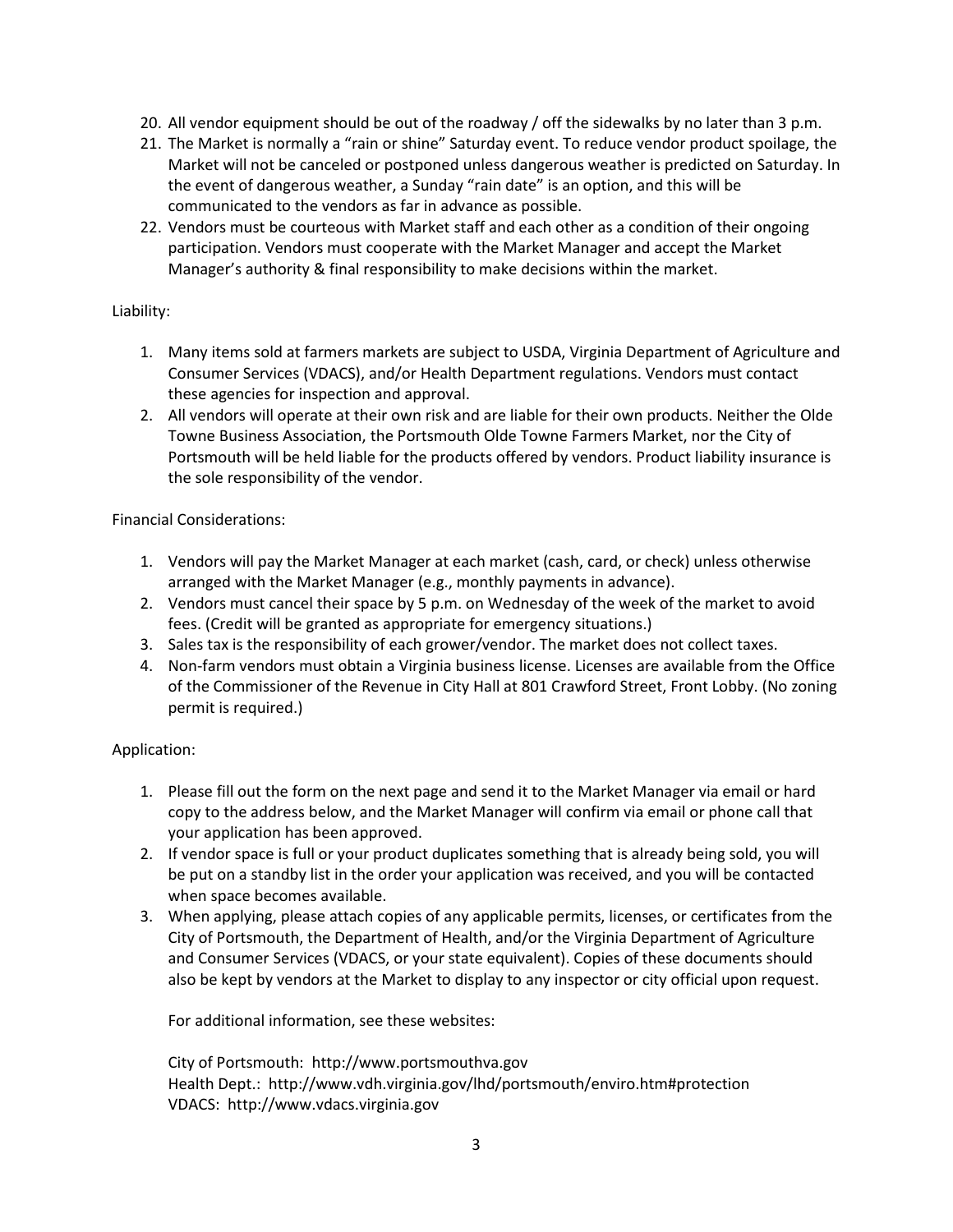VDACS Food Safety Guide:<http://www.vdacs.virginia.gov/vagrown/pdf/FoodSafetyGuide.pdf>

Market contact information: Kathleen Cullen, Market Manager (Olde Towne Business Association) 4413 Carlton Ct. Portsmouth, VA 23703 Phone: 973-219-6194 Email: [kfcpt65@gmail.com](mailto:kfcpt65@gmail.com) Website: PortsmouthFarmersMarket.com Facebook: Portsmouth Olde Towne Farmers Market or PortsmouthVAFarmersMarket Instagram: PortsmouthVAFarmersMarket